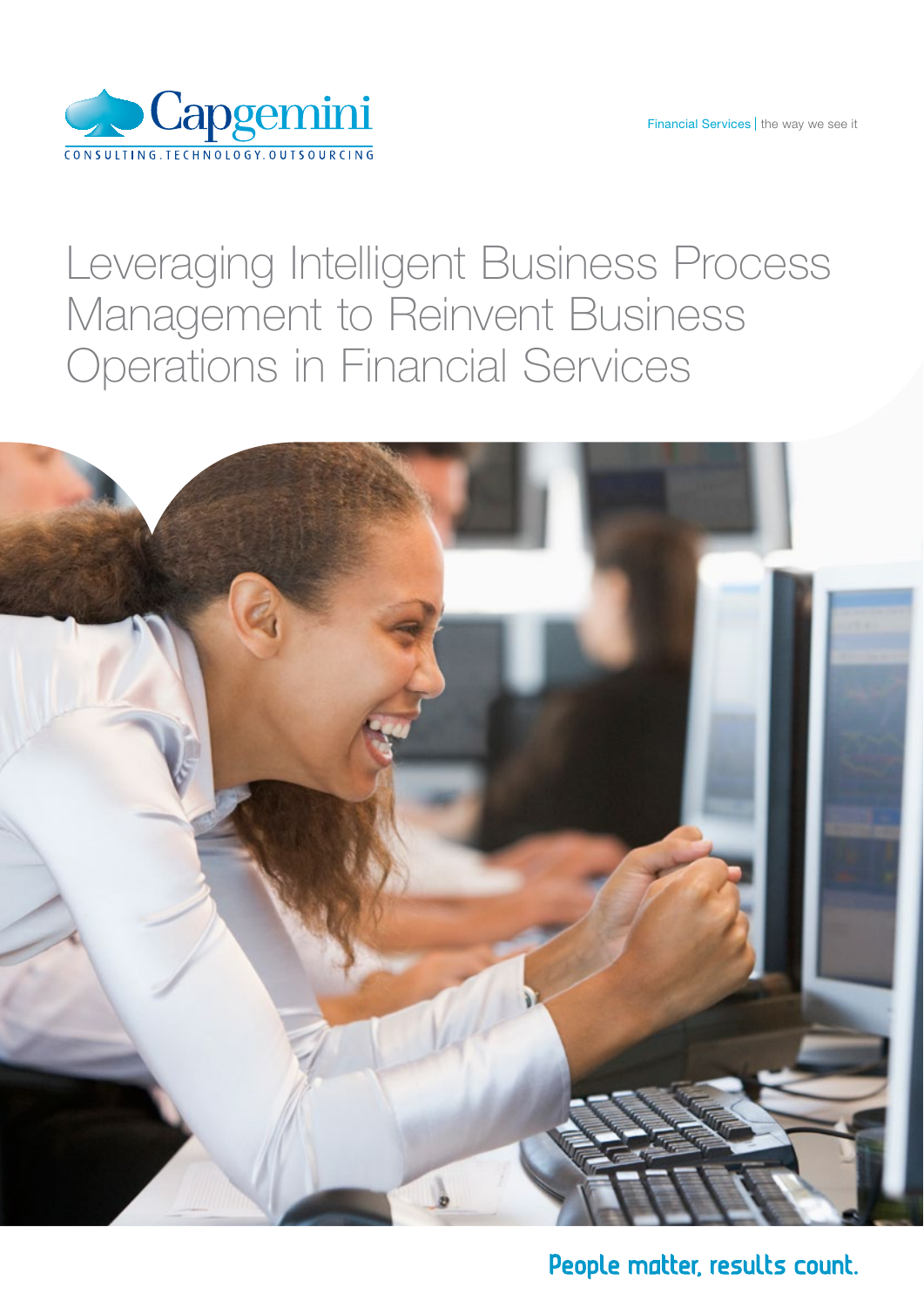## Table of Contents

| 1. Introduction                                                                                                      | 3              |
|----------------------------------------------------------------------------------------------------------------------|----------------|
| 2. Introduction and Evolution of Intelligent Business Process Management                                             | 4              |
| 2.1. What is iBPM?                                                                                                   | $\overline{4}$ |
| 2.2. Decision-making Capabilities                                                                                    | 6              |
| 2.3. Two Fundamental Styles of Real-time Operational Intelligence:<br><b>Analytics Services and Active Analytics</b> | 6              |
| 2.4. Benefits                                                                                                        | 8              |
| 2.5. Challenges                                                                                                      | 9              |
| 3. Reinventing Financial Operations with iBPM                                                                        | 10             |
| 3.1. Characteristics of iBPM                                                                                         | 10             |
| 3.2. Drivers of Intelligent Business Processes                                                                       | 11             |
| 3.3. <b>iBPM</b> in Banking and Insurance Operations                                                                 | 12             |
| 4. Roadmap for iBPM Excellence                                                                                       |                |
| <b>5. Conclusion</b>                                                                                                 | 14             |
| <b>References</b>                                                                                                    |                |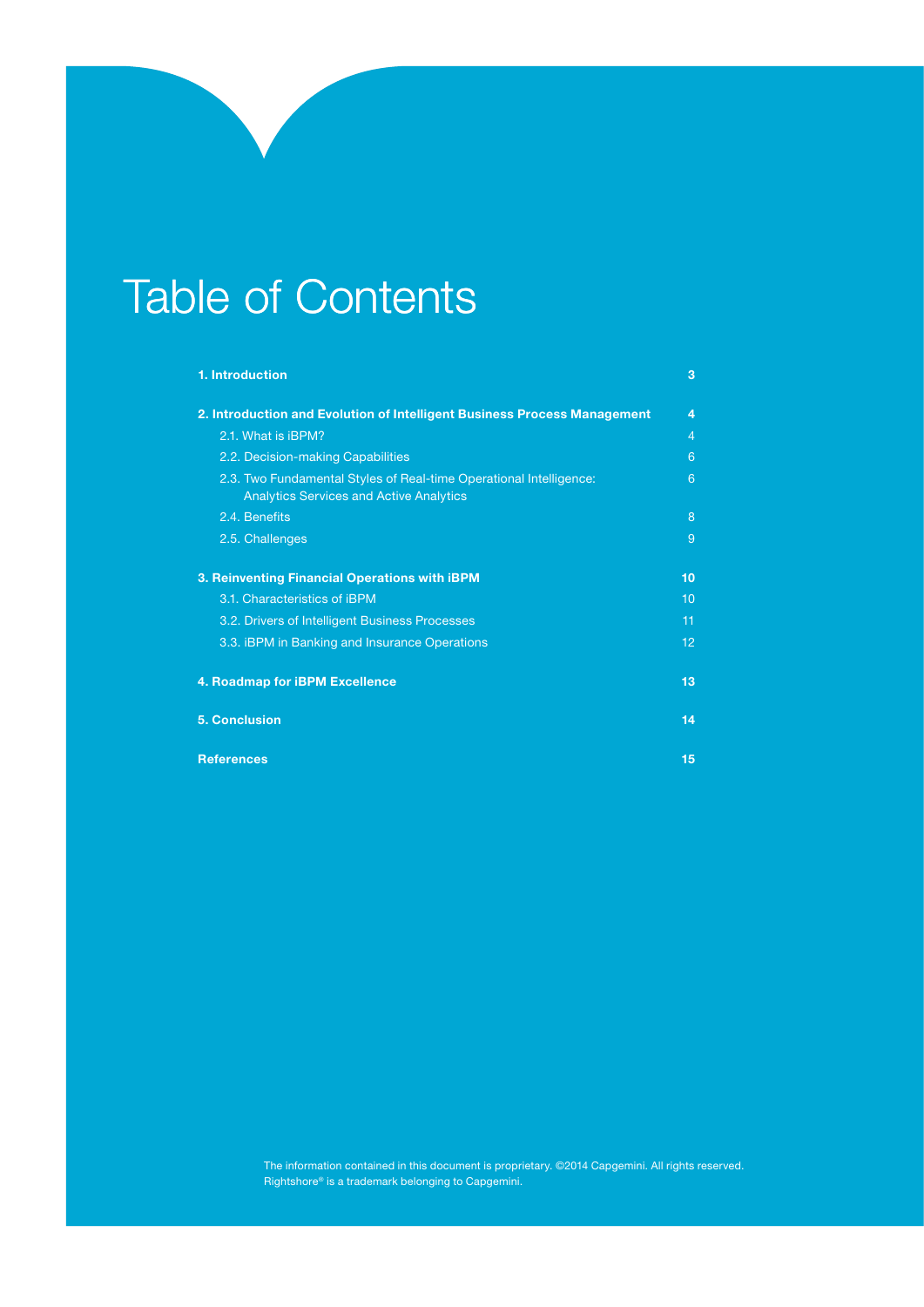## 1. Introduction

Today's financial institutions face multiple complexities in the business environment—from multi-faceted decision-making, increasing data volumes, and emerging regulatory requirements to rapidly changing customer expectations.

Traditional business process management (BPM) solutions are unable to address these emerging challenges. They lack agility, process visibility, and real-time decision making capabilities. In an ongoing effort to adequately support business process intelligence needs, BPM has evolved into intelligent business process management or iBPM.

iBPM is the topic of this paper, which specifically illustrates capabilities and drivers, and analyzes key challenges to iBPM adoption. The paper also identifies, expressly for the banking and insurance industries, advantages of iBPM and steps needed to achieve its full potential.

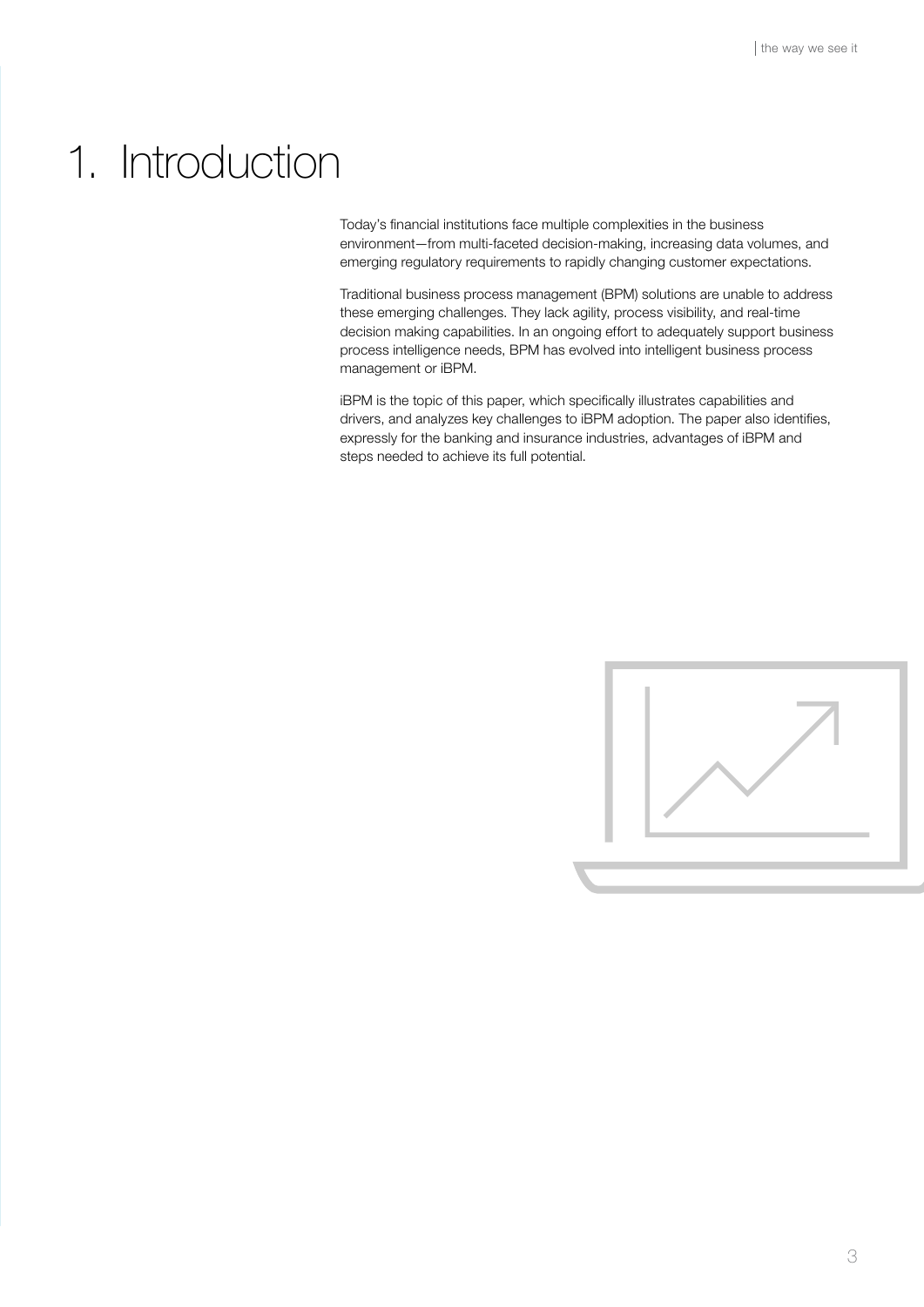## 2. Introduction and Evolution of Intelligent Business Process Management

Today's financial institutions face multiple complexities in the business environment, from multi-faceted decision-making, increasing data volumes, and emerging regulatory requirements to rapidly changing customer expectations.

Traditional business process management (BPM) solutions are unable to address these emerging challenges. They lack agility, process visibility, and real-time decision making capabilities. In an ongoing effort to adequately support business process intelligence needs, BPM has evolved into intelligent business process management or iBPM.

### 2.1. What is iBPM?

iBPM can be defined in any number of ways.

According to Gartner, the iBPM Suite (iBPMS):

"…expands the traditional BPMS by adding the new functionality needed to support [Intelligent Business Operations] IBO, such as real-time business analytics, deep complex-event processing (CEP), social media to support social behavior and collaboration, and expanded technologies to support growing requirements for mobility<sup>1</sup>."

It has been Capgemini's experience that iBPM aims to replicate the human decisionmaking process by integrating complex-event processors, analytics, and social and mobile technologies into BPM processes. Although stand-alone implementations of BPM, complex-event processing, and analytics yields numerous advantages, iBPM leverages the synergies between these areas enabling instant reactions to changing business requirements.

## Exhibit 1: Representation of iBPM



Source: Capgemini Analysis, 2013

1 Gartner, Inc.: "Magic Quadrant for Intelligent Business Process Management Suites," Jim Sinur, W. Roy Schulte, Janelle B. Hill, and Teresa Jones, 27 September 2012

iBPM is a new generation of BPM delivering faster decisions, enhanced visibility, and better insight into operations.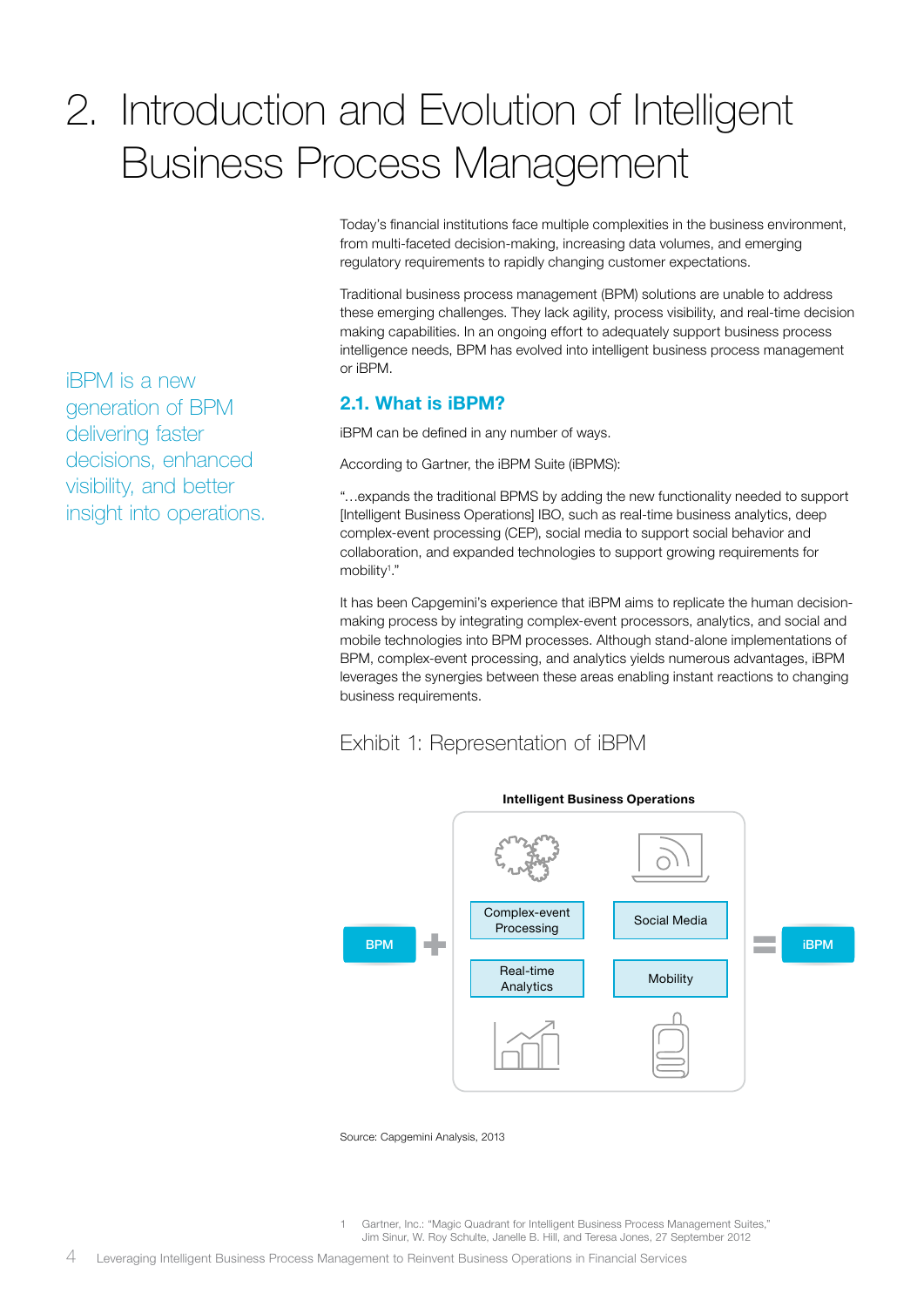The core attributes of iBPM include:

- Real-time business analytics. Real-time analytics empowers decision-making and improves process visibility by identifying meaningful correlations in structured or unstructured data.
- Deep complex-event processing (CEP). CEP analyzes high volumes of data to monitor unexpected patterns and respond to evolving opportunities and risks.
- Social media platform. iBPM uses external context data and social data (such as expert opinion and customer opinion) to anticipate customer demands and determine the next best action.
- Expanded technologies to support mobility. Mobile platforms improve process efficiency by providing employees with instant access to business processes for anytime, anywhere delivery.

Intelligent business operations provide enhanced visibility, improved communication, and flexible processes in situations involving vast amount of business data. For example:

- Analytics tools, such as rule engines and optimization, simplify application development and maintenance, leading to better decision making.
- Event management tools, such as business activity monitoring (BAM) and CEP, provide continuous intelligence that enhances visibility.
- Flow management tools, such as workflow and dynamic case management, enhance process efficiency.

iBPM uses these tools to add the power of decision management in BPM.

Exhibit 2: Adding the Power of Decision Management to iBPM



Source: Capgemini Analysis, 2013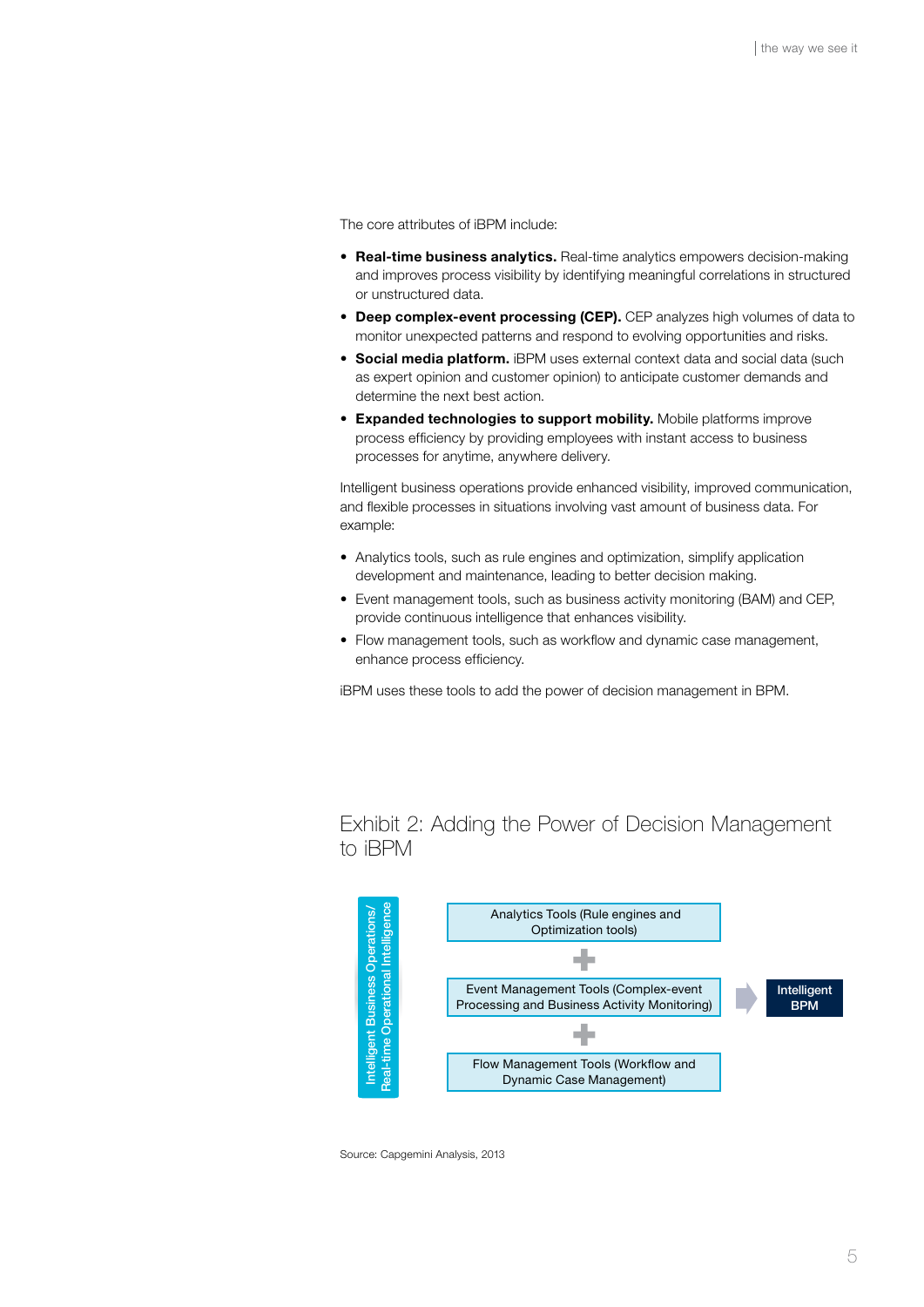#### 2.2. Decision-making Capabilities

iBPM facilitates actionable decision-making by embedding real-time operational intelligence into business operations. This decision-making capability has four key characteristics:

- Context. Decisions made are within the context of processes, recent interactions, and business data. For example, a loan application is evaluated not just on the applicant's creditworthiness, but also on wider parameters, such as current availability of credit, risk profiles, and projected interest rates.
- Immediacy. In order to take timely corrective action, decisions are made at the appropriate moment. For example, insurance policy underwriters expedite resolution times with the help of real-time insurance experience data.
- Actionable. Efficient and cost-effective corrective action can be taken based on real-time decision making. For example, banks leverage analytics to focus marketing resources on high-performing promotional activities.
- Monitoring. Business activity monitoring (BAM) or event-processing platforms can monitor decisions to report specific events to management and send alerts through e-mail, text messages, or other channels. Business dashboards, for example, would be refreshed frequently to highlight exceptions and other scenarios that need attention.

Decision management services are incorporated into both structured and unstructured processes to provide the most appropriate action for a given context. In this way, iBPM delivers agility and improves business performance.

### 2.3. Two Fundamental Styles of Real-time Operational Intelligence: Analytics Services and Active Analytics

The idea of using real-time operational intelligence in business operations is not new. Its use today, however, is accelerating due to increasing business requirements for informed decisions and enhanced business results.

Analytics services and active analytics implement the concept of continuous intelligence because they offer the ability to enrich process data with relevant business and interaction data.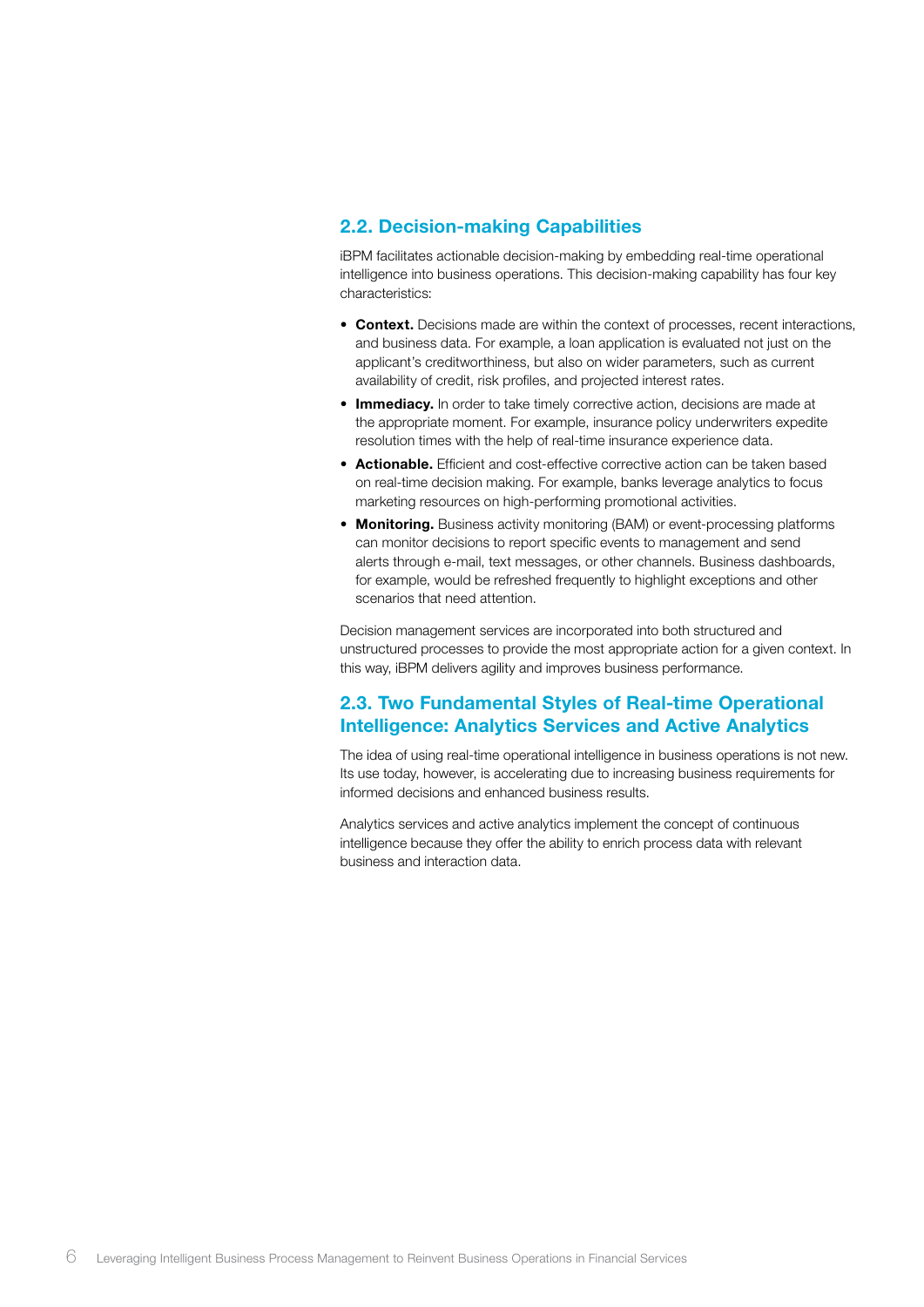These two styles of real-time operational intelligence are described below.

#### Analytics Services

Analytics services implements a decision management function on the request of an application program, a person, or a physical device. These services are also used in conjunction with workflow tools to make intelligent flow management decisions. Some examples of analytics services include:

- Intelligent decision automation. An application program invokes a rule engine to authorize a credit card transaction or to calculate the likelihood that an insurance claim, for example, is fraudulent.
- Analytics services triggered by a person. In the case of a complex loan application, the creditworthiness of the applicant is first scored by a rule engine. After the results are generated by the rule engine, human intervention is required to determine whether to accept or reject the loan.
- Intelligent flow management. A load balancer limits throughput to 100 transactions per resource per day. When the rule engine detects the increase in throughput above this limit, it requests additional resources.

#### Active Analytics

Unlike analytics services, active analytics needs to respond proactively to business events. When active analytics tools, such as BAM or CEP, detect a threat or opportunity, it automatically alerts a person, application program, device, or agent to carry out follow-up activities. In this way, event-driven analytics saves time, cost, and human effort by releasing employees from having to track numerous routine and daily operational events.

Real-time intelligence based on active analytics is a gradually emerging phenomenon. BAM dashboards that continuously update one or more metrics are most commonly used. Active analytics that assimilate information from multiple sources and applications are gaining popularity.

Some examples of active analytics are outlined below.

- Event-driven intelligent decision automation. An algorithmic trading system that buys or sells stock without human intervention.
- Monitoring for decision support purposes. A BAM system continuously monitors customer activities (such as ATM networks, customer service centers, and web-based transaction systems) to provide alerts on roadblocks in business processes. For example, when BAM detects that a credit card is swiped in India, and then again, across the globe within a few hours, it sends a fraud alert to the relevant credit card official.
- Advanced intelligent business operations. Lending institutions charge monthly premiums to the borrower, based on the recalibrated value of collateral.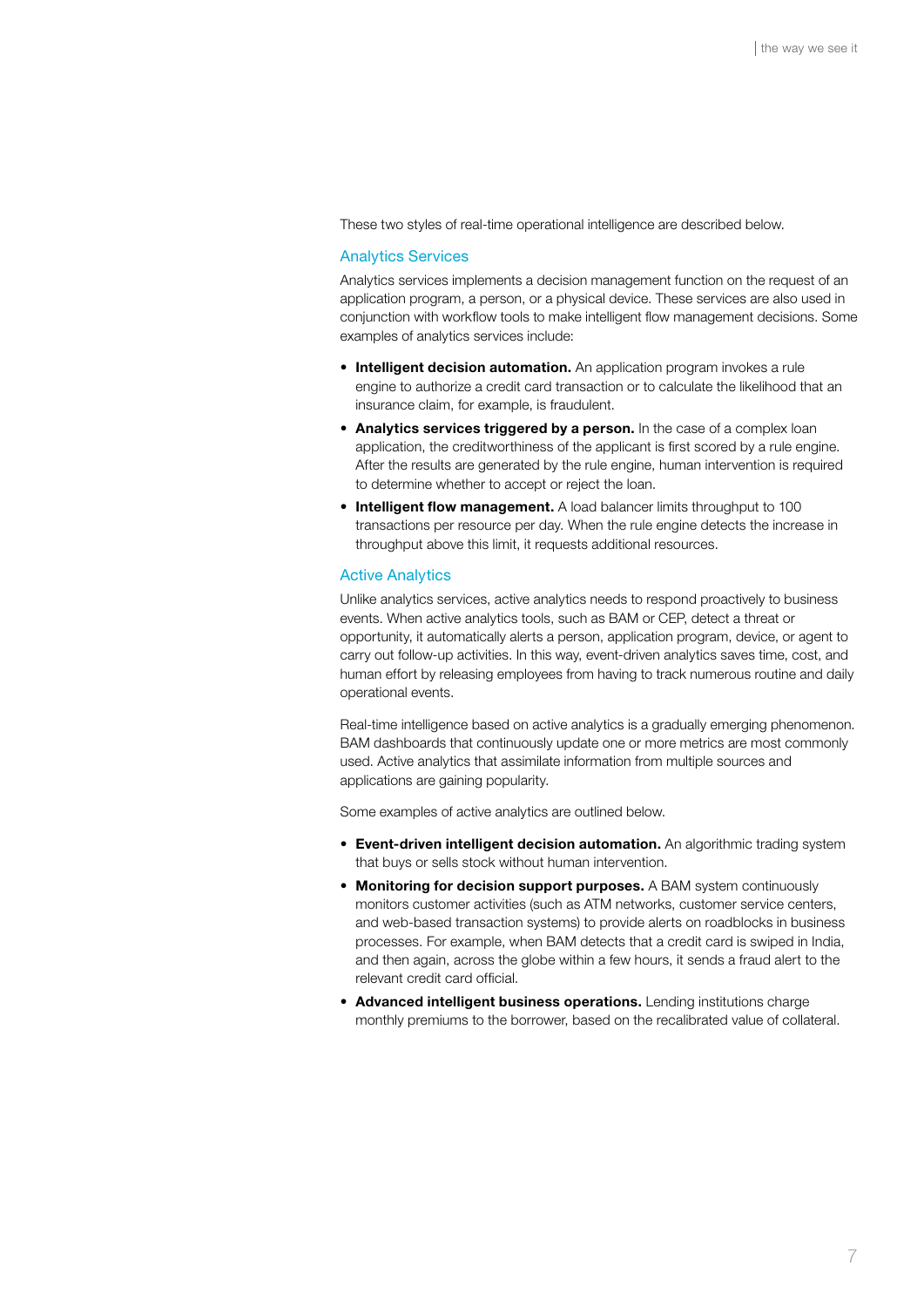iBPM provides enhanced customer experience, increased employee productivity, and improved compliance for operational efficiency and effectiveness.

### 2.4. Benefits

By improving decision-making capabilities across all industries, iBPM can provide numerous benefits. Specifically, banks and insurers can strategically leverage this new technology to comply with regulatory requirements and add flexibility to IT systems. The following exhibit illustrates the benefits of iBPM in various transformational areas.

## Exhibit 3: Benefits of iBPM

| <b>Transformation</b><br><b>Area</b> | <b>iBPM Usage</b>                                                                                                                                       | <b>Benefit</b>                                                                                              |
|--------------------------------------|---------------------------------------------------------------------------------------------------------------------------------------------------------|-------------------------------------------------------------------------------------------------------------|
| Marketing                            | • Assess the effectiveness of advertising campaigns,<br>based on customer feedback and propose changes<br>in frequency and timing of the advertisement  | Enhance customer acquisition rate<br>• Improve campaign effectiveness                                       |
| Sales                                | • Capitalize on cross-sell opportunities by creating<br>personalized services and targeted offers with a<br>360-degree view of customer information     | • Offer suitable products and services<br>based on customer's profile<br>• Improve product acceptance rates |
| Technology<br>Strategy               | • Detect customer problems before they occur and<br>take proactive steps to prevent a negative customer<br>experience by using real-time data analytics | • Reduce response time<br>• Improve customer loyalty                                                        |
| Product<br>Development               | • Modify product design and specifications according<br>to early user feedback                                                                          | Lower product development costs<br>• Optimize product acceptance                                            |
| Customer Service                     | • Utilize interactive voice response to route complex<br>customer inquiries to the most suitable executive<br>instead of next available executive       | • Maximize both customer value and<br>experience<br>• Improve customer retention strategy                   |
| <b>Financial Risk</b>                | • Evaluate potential impact of upcoming threat or<br>opportunity in real time and devise contingency plan<br>accordingly                                | • Improve compliance<br>• Optimize organizational risk                                                      |

Source: Capgemini Analysis, 2013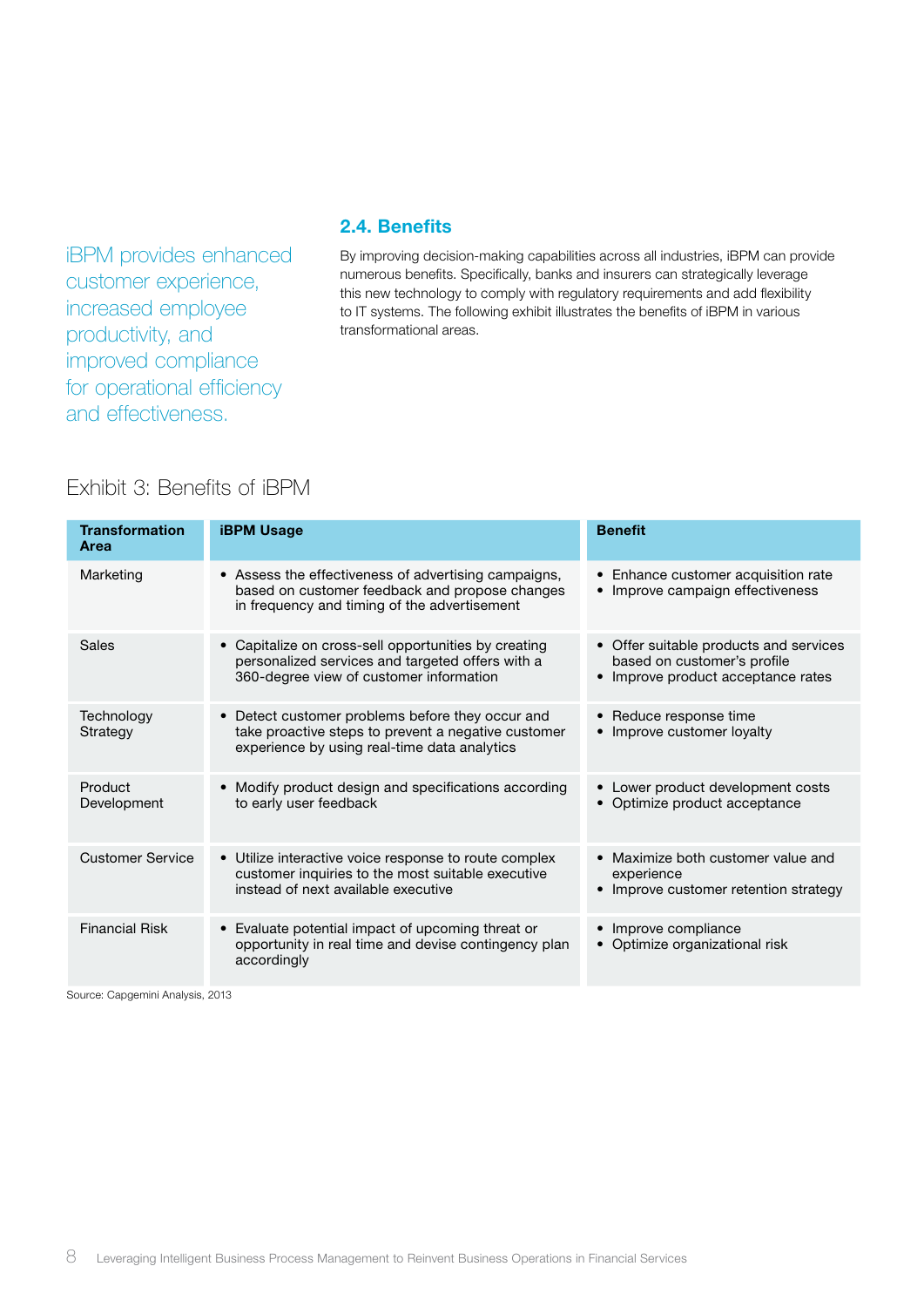#### 2.5. Challenges

The two primary inhibitors to growth in the iBPM market are the lack of awareness of its business value articulation and high cost. Key challenges financial institutions would likely face during iBPM adoption include:

• Lack of organizational readiness. Most financial institutions have a top-down organizational structure. This limits the decision-making capability of front-line employees to continuously optimize business processes.

For successful implementation, it is important to obtain management sponsorship from the beginning, and subsequently involve both business and IT.

- • Justification/awareness of iBPM business value articulation. A major inhibitor to establishing intelligent business operations is the lack of understanding of how iBPM can deliver business value. This challenge should diminish once the iBPM adoption gains momentum and validates its importance in relation to business strategy and success.
- Integration of silo systems. One major challenge financial institutions face is the existence of transaction data across multiple disparate systems. As a result, decision-making protocols are restricted to silos instead of pollinating across business processes. Businesses need to align these multiple systems in order to convert decisions into corrective actions.
- Cost/return on investment (ROI). Although iBPM affords great potential for benefits realization, its high implementation cost can lead to slow adoption across financial institutions.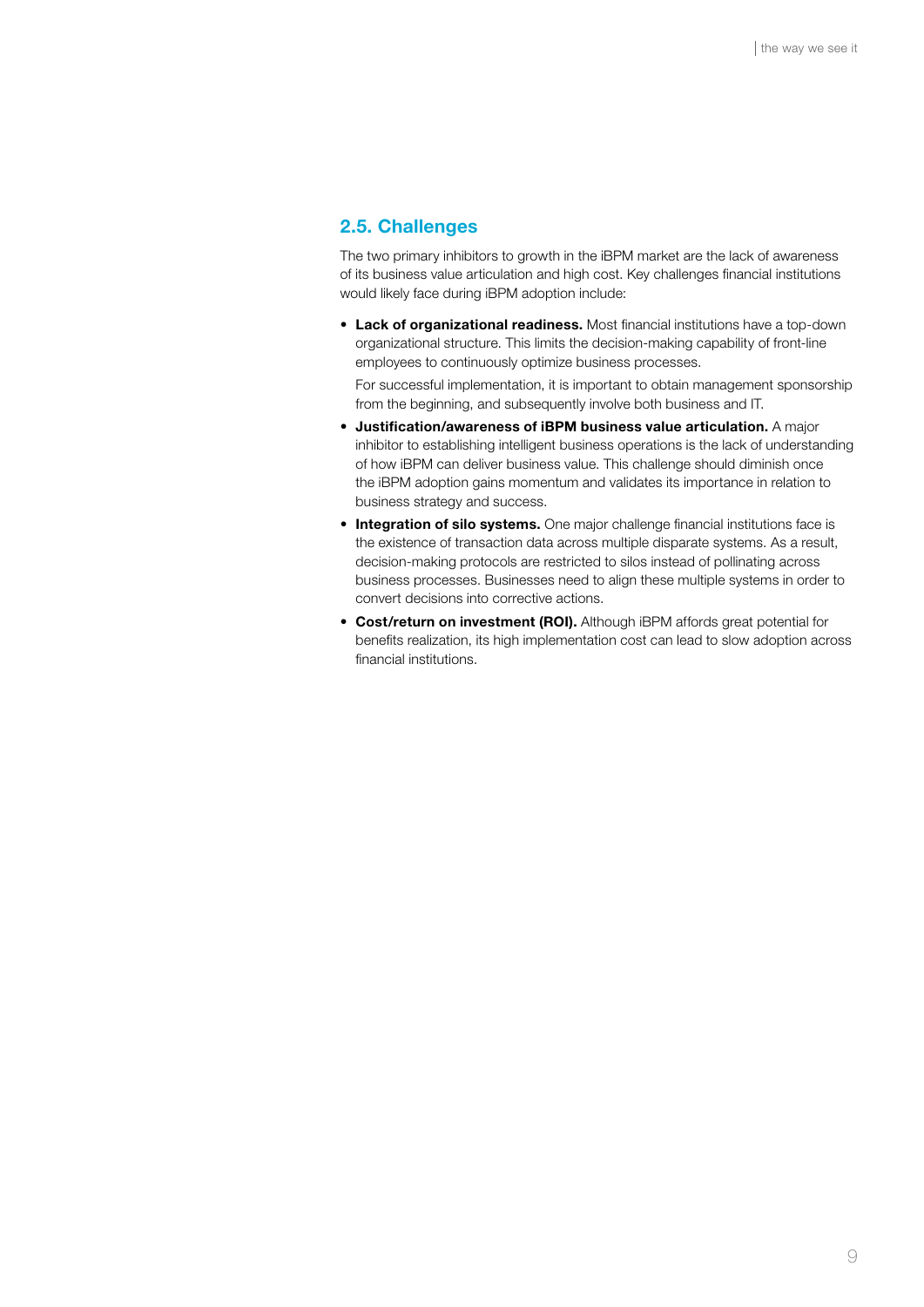# 3. Reinventing Financial Operations with iBPM

Higher expectations, in this environment of evolving technologies, are driving businesses particularly banking and insurance—to make iBPM processes a top priority.

Emerging technologies, such as social media, mobile, and big data have changed the way businesses generate revenue. The power of these new technologies and platforms is further invigorating business process transformation. As customer expectations evolve, financial institutions seek to integrate these technologies directly into business processes to realize their true potential.

### 3.1. Characteristics of iBPM

- Insightful: captures insights from interactions across channels and uses this information to create a personalized customer experience.
- Integrated: provides a seamless consistent cross- channel interaction by integrating back-office capabilities and information. This easy access to information facilitates a unified customer experience across channels.
- Responsive: can increase the business value of customer interaction through faster response. Businesses can accelerate query-handling time through faster availability of relevant information.
- Adaptive: continuously improves through feedback and adapts to changing business environments.

Financial institutions need to capitalize on the efficient, flexible, and visually adjustable processes iBPM offers.

### Exhibit 4: Characteristics of Intelligent Business Processes

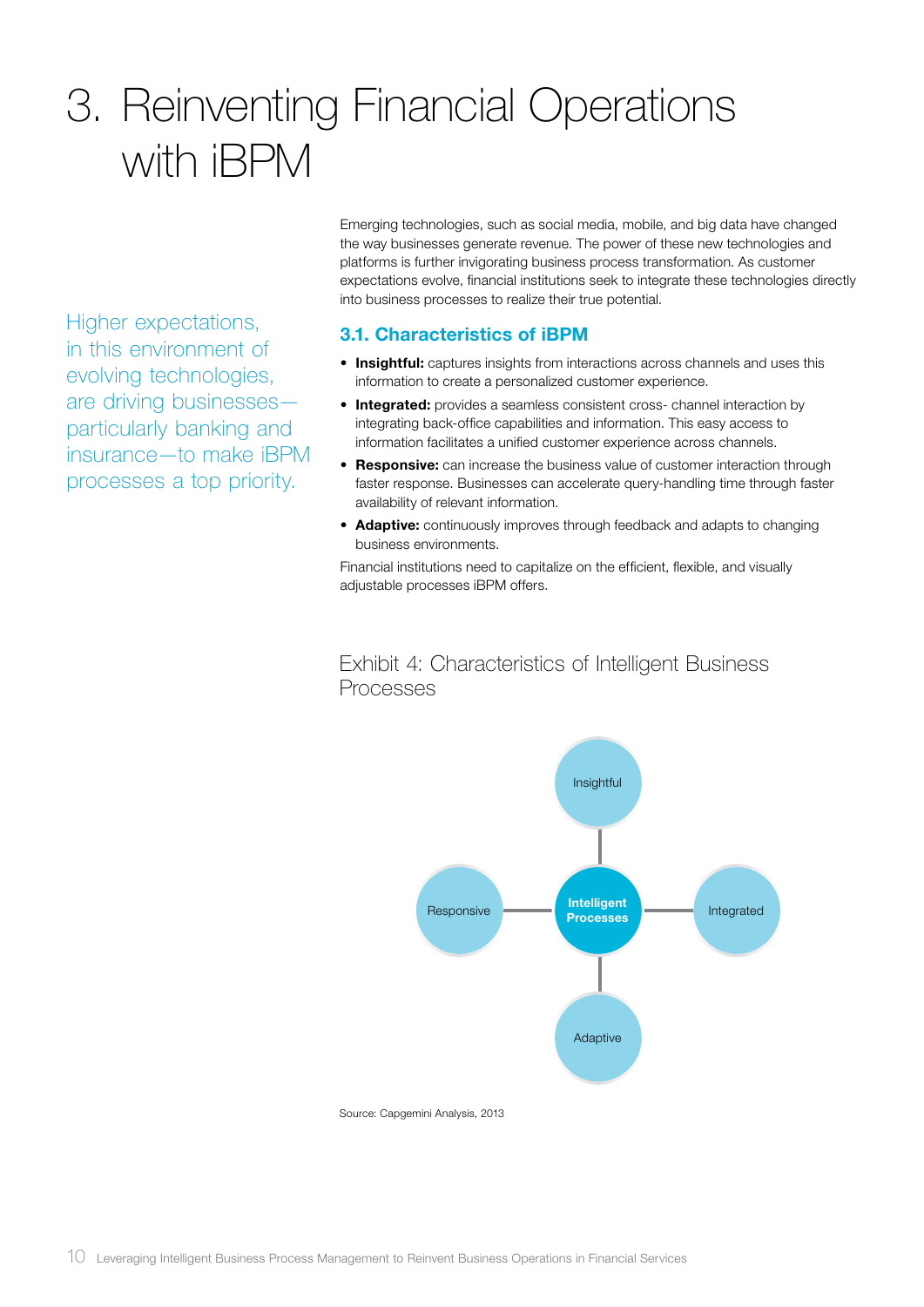#### 3.2. Drivers of Intelligent Business Processes

Because iBPM solutions provide both system and human intelligence it helps businesses become more streamlined and agile. For financial institutions, in particular, iBPM solutions can address the growing need to become more responsive to external events. The following represent major drivers behind this increased need for intelligent business processes.

• **Mobile.** Proliferation of mobile apps and the evolving *bring your own device* (BYOD) trend are changing the way users interact with each other and with businesses.

Mobile technologies can improve the efficiency of customer service by providing anytime-anywhere connectivity to the workforce.

• Social. Social media has introduced new ways of communication and collaboration.

By providing instant access to relevant information and communication among colleagues, improved integration of social media platforms can improve employee productivity.

Moreover, social media platforms can be leveraged to improve up-sell and crosssell opportunities, based on the customer's profile.

• Big Data. Financial institutions can tap the power of big data to identify and analyze correlations in complex data. Based on this analysis, businesses can make better decisions, predict future events, assess risk, and optimize operational efficiencies.



### Exhibit 5: Drivers for Intelligent Business Processes

Source: Capgemini Analysis, 2013

As these technologies evolve, it will be up to financial institutions to harness their value by aligning these technologies to their strategic goals and integrating them into their business processes.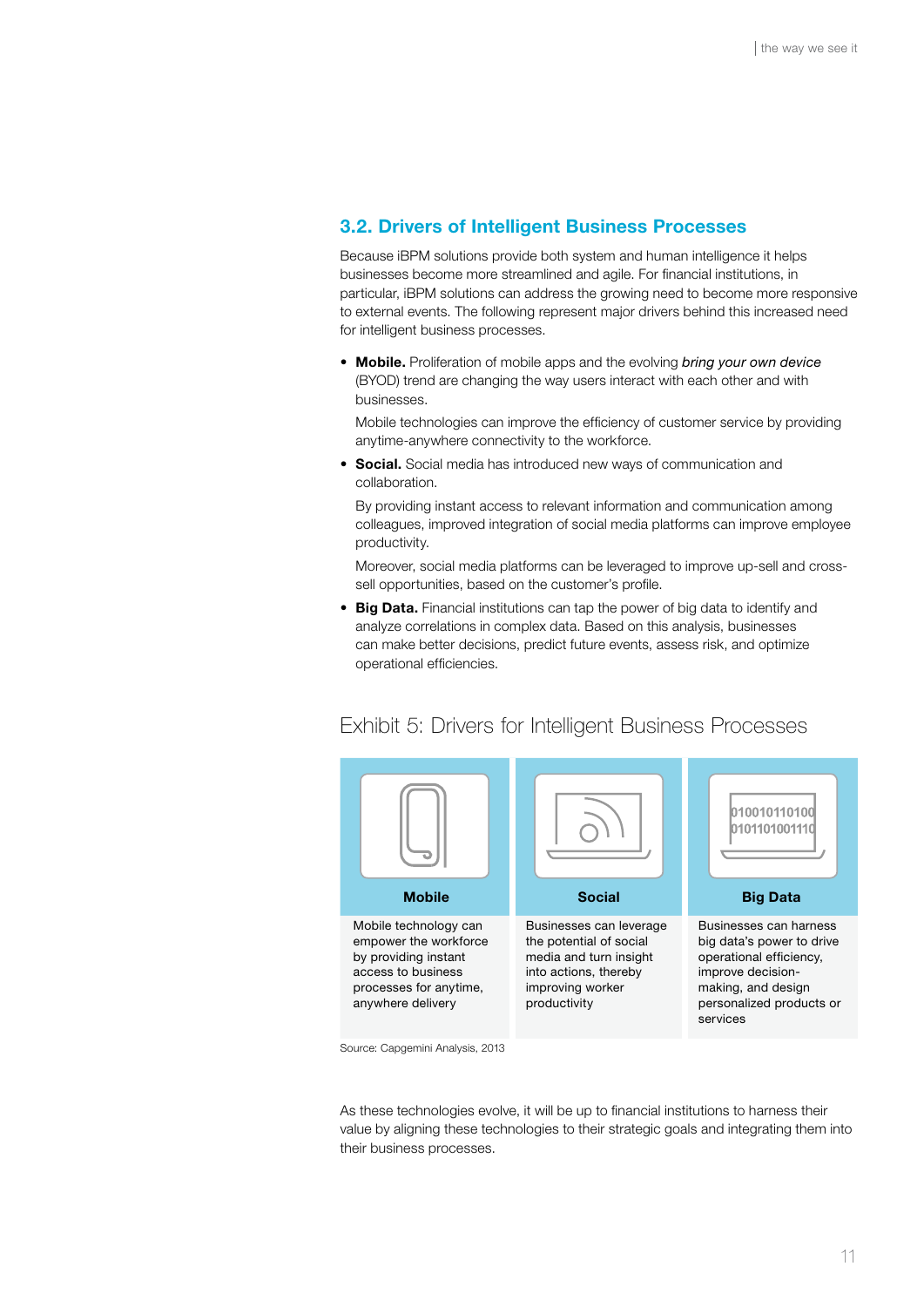### 3.3. iBPM in Banking and Insurance Operations

Changing customer requirements, increasing regulatory requirements and powerful new technologies are exerting significant pressure on financial institutions to transform their key processes. Infusing intelligent processes into their day-to-day business operations can help accelerate growth and innovation.

#### Banking Operations

#### • Account Opening

- Provide a seamless customer on-boarding experience through consolidated banking services
- Customize advertisements/offers, based on a single view of each customer's individual information
- Improve customer service by reducing, from several days to just a few minutes, the time it takes to open a new account

#### • Loan Origination

- Faster new customer on-boarding for greater customer satisfaction
- Re-engineer loan origination, servicing, and collection processes to create a single flow for all loan processing centers
- Invoke a rule engine to decide an applicant's creditworthiness for most loan cases. Applicant receives immediate response if the loan application meets standard criteria. Only complex loan applications are reviewed by an underwriter.

#### • Risk Management

- Enhance security through near real-time risk assessment
- Confirm the legitimacy of financial transactions before authorizing them
- Identify and respond to potential threats before they impact the business and customers

#### Insurance Operations

#### • Claims Processing

- Provide quicker and easier claims reporting
- Improve combined ratio and reduced cycle times for higher frequency claims
- Provide consistent customer service across channels throughout claims process
- Calculate individual risk segments using advanced analytics

#### • First Notice of Loss (FNOL) Process

- Reduce the time for quote generation from several days to a few minutes
- Identify fraudulent claims by using predictive analytics
- Improve customer experience and loyalty through faster claims processing

Financial institutions increase client satisfaction by infusing intelligent processes into their dayto-day operations.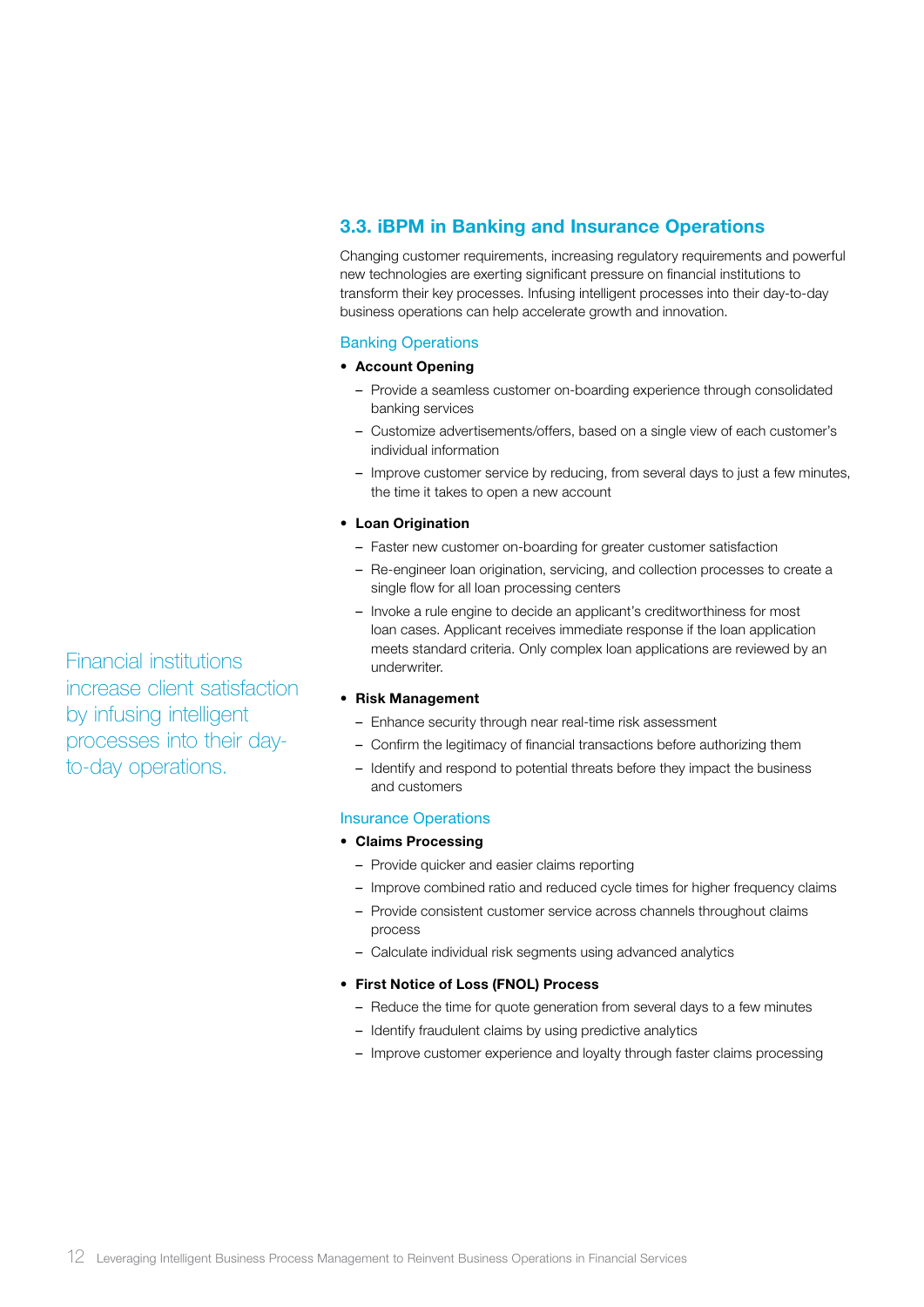# 4. Roadmap for iBPM Excellence

Financial institutions need agility, actionable items, and risk mitigation to achieve the optimum potential of iBPM.

Financial institutions need agility, actionable items, and risk mitigation to develop an effective implementation roadmap to achieve iBPM excellence. They also need to consider the current maturity level of their business operations processes to prepare for the journey.

To be agile, organizational processes must be visible and continuously monitored to ensure compliance with shifting market needs.

Implementation might work something like this:

- Decision management services are incorporated into the workflow to recognize repetitive patterns and immediately change these patterns into a business rule, without any need to change the entire process.
- Health insurance premiums depend on both statistical data (life history, age, health, etc.) and social data (driving habits, sports preferences, etc.). An individual, for example, who expresses passion for fast street racing, for example, is likely to pay a higher insurance premium because there is a greater probability of becoming involved in accidents.

Financial institutions can transform customer interactions through communication channels, such as social media and collaborative workplaces into next best action for a given context.

- iBPM identifies current and potential customer expectations, based on unstructured and structured data from social media.
- Social insights enable early identification of the root causes of problems, and rapid responses to specific issues or opportunities.

Financial institutions can optimize operational risk and respond quickly to fraudulent activity in the following ways:

- Based on advanced analytics, iBPM helps identify potential business risks so that timely corrective action can be implemented.
- In the case of a secured loan, for example, iBPM helps to mitigate risk by keeping track of asset valuation in real-time. The loan officer will receive an alert as soon as the value of the asset falls below the loan amount.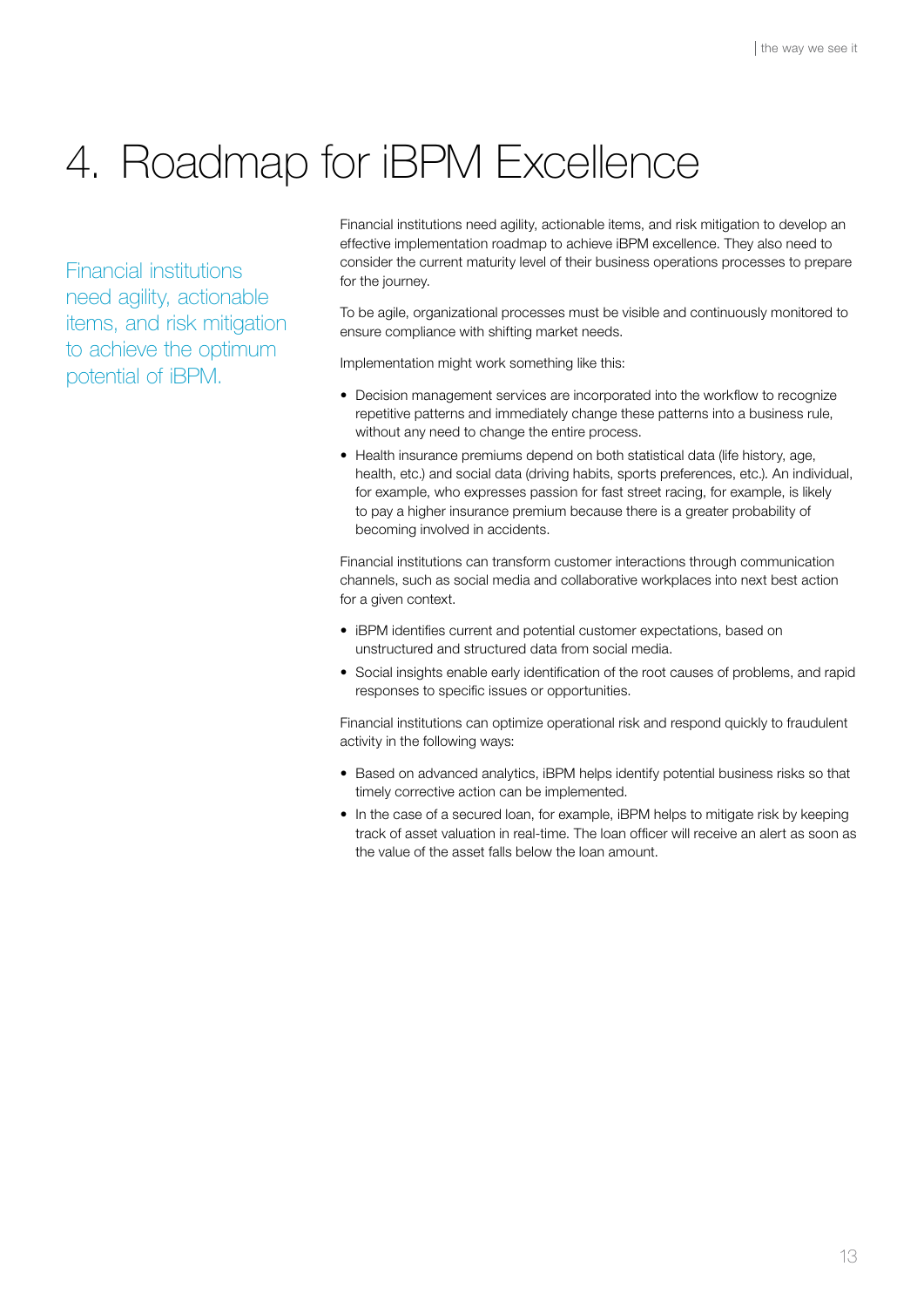## 5. Conclusion



In the highly competitive financial markets, differentiation through iBPM is a highly effective and inevitable way to provide real-time visibility into business operations by helping to optimize performance and agility. In this environment, iBPM has emerged as an effective answer to the deficiencies of conventional BPM.

By implementing iBPM, financial institutions can identify the best course of action, based on evaluation of a multitude of scenarios. Bankers and insurers, in particular, can achieve myriad other qualitative and quantitative benefits by leveraging iBPM.

To accelerate business innovation, financial institutions would be prudent to move forward in today's ultra-competitive and technologically evolving business environment and implement iBPM.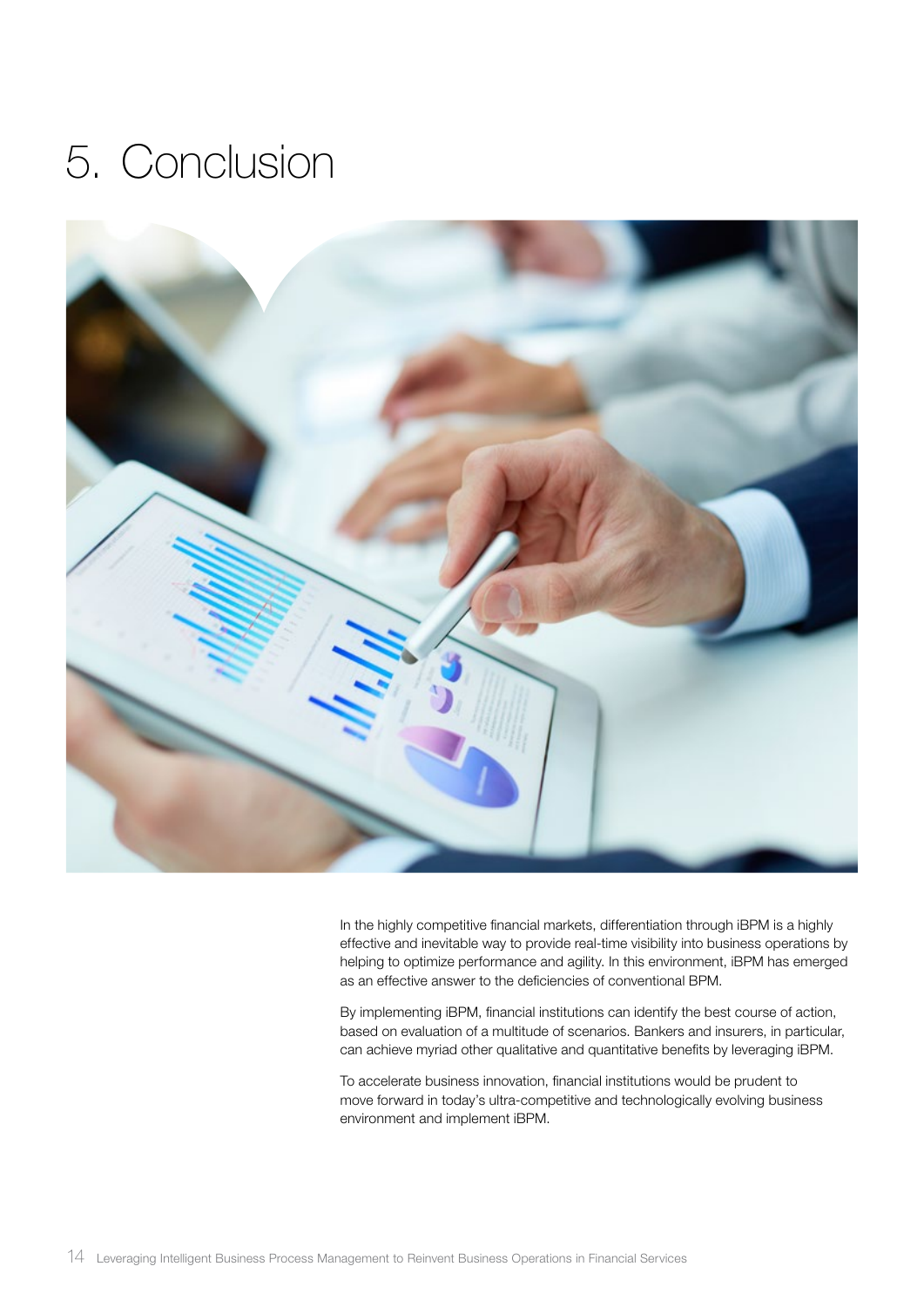## **References**

- 1. "Smart Process Applications Fill a Big Business Gap," Forrester Research Inc., August 8, 2012, http://bps.opentext.com/resources/Smart\_Process\_Application.pdf
- 2. "Smart Process Apps One Year Later," Forrester Research Inc., December 10, 2013, [http://www.forrester.com/Smart+Process+Apps+8212+One+Year+Later/](http://www.forrester.com/Smart+Process+Apps+8212+One+Year+Later/fulltext/-/E-RES107581) [fulltext/-/E-RES107581](http://www.forrester.com/Smart+Process+Apps+8212+One+Year+Later/fulltext/-/E-RES107581)
- 3. "Smart Process Apps: To Combine Social and Dynamic Case Management," Forrester Research Inc., January 24, 2013, [http://www.forrester.com/Smart+Process+Apps+To+](http://www.forrester.com/Smart+Process+Apps+To+Combine+Social+And+Dynamic+Case+Management/fulltext/-/E-RES85901) [Combine+Social+And+Dynamic+Case+Management/fulltext/-/E-RES85901](http://www.forrester.com/Smart+Process+Apps+To+Combine+Social+And+Dynamic+Case+Management/fulltext/-/E-RES85901)
- 4. Gartner Inc., "Hype Cycle for Business Process Management, 2013," Bruce Robertson, 31 July 2013, https://www.gartner.com/doc/2565319
- 5. Gartner Inc., "Magic Quadrant for Intelligent Business Process Management Suites," Jim Sinur, W. Roy Schulte, Janelle B. Hill, and Teresa Jones, 27 September 2012, http://www.gartner.com/technology/reprints.do?id=1-1C86TEL&ct=120928&st=sb
- 6. Gartner Inc., "Use Intelligent Business Operations to Create Business Advantage," Jim Sinur and W. Roy Schulte, 20 March 2013, https://www.gartner.com/doc/2380116
- 7. Newgen, "Newgen's Intelligent Business Process Management Suite," accessed September, 2013, [http://www.newgensoft.com/sites/default/files/Brochure/](http://www.newgensoft.com/sites/default/files/Brochure/ibpsBrochure.pdf) [ibpsBrochure.pdf](http://www.newgensoft.com/sites/default/files/Brochure/ibpsBrochure.pdf)
- 8. Pega, http://www.pega.com/customers/aig, accessed September, 2013
- 9. Pega, http://www.pega.com/customers/bank-of-america, accessed September, 2013
- 10. Pega, http://www.pega.com/customers/ocbc-bank, accessed September, 2013
- 11. Pega: "Business Transformation through iBPMS," Dr. Setrag Khoshafian, 2012, [http://www.pega.com/sites/default/files/docs/community/Business%20](http://www.pega.com/sites/default/files/docs/community/Business%20Transformation%20through%20iBPM-Final.pdf) [Transformation%20through%20iBPM-Final.pdf](http://www.pega.com/sites/default/files/docs/community/Business%20Transformation%20through%20iBPM-Final.pdf)